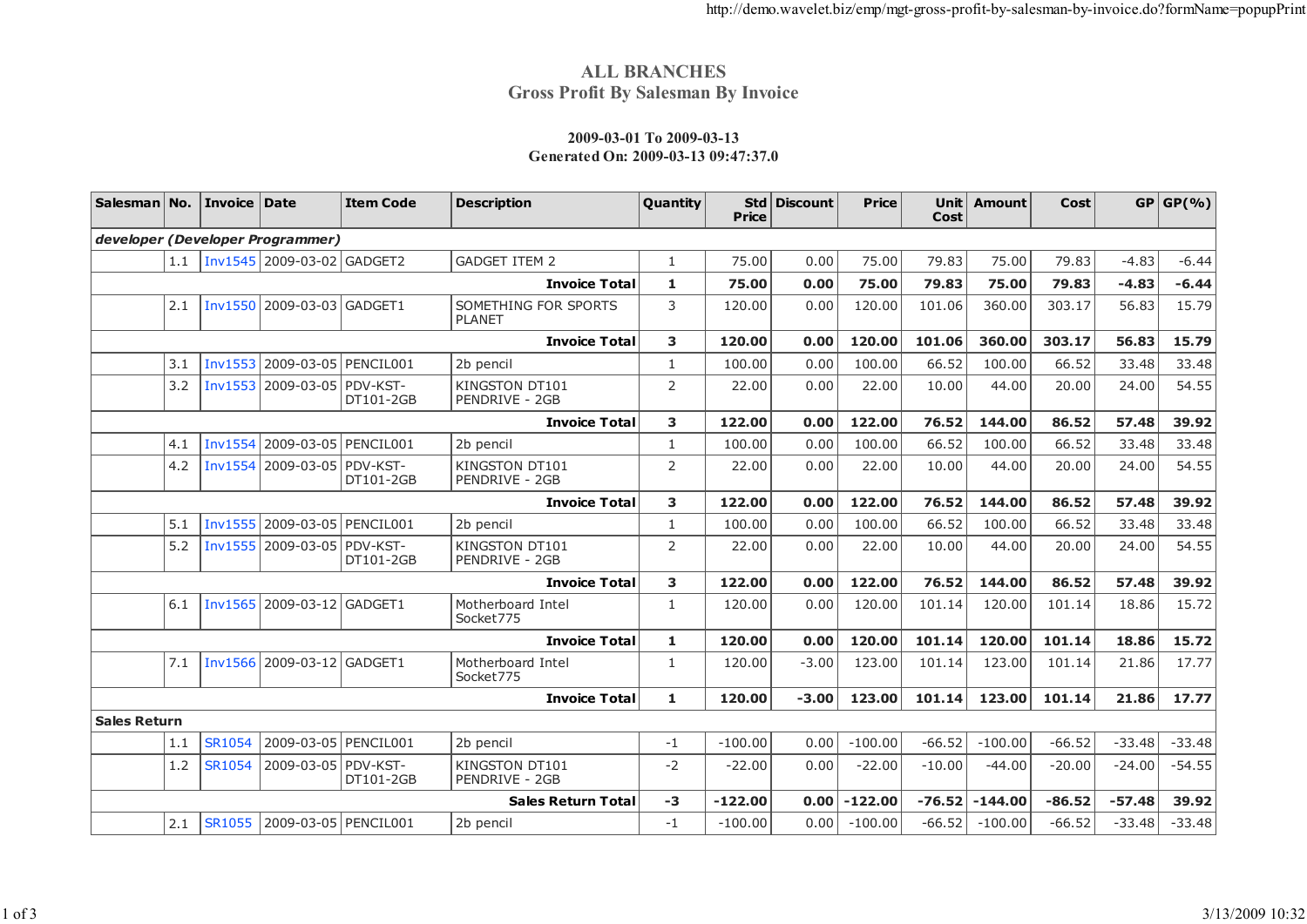|                              | 2.2 | <b>SR1055</b> | 2009-03-05 PDV-KST-               | DT101-2GB                                    | KINGSTON DT101<br>PENDRIVE - 2GB                         | $-2$                    | $-22.00$  | 0.00              | $-22.00$  | $-10.00$  | $-44.00$  | -20.00          | -24.00   | $-54.55$ |
|------------------------------|-----|---------------|-----------------------------------|----------------------------------------------|----------------------------------------------------------|-------------------------|-----------|-------------------|-----------|-----------|-----------|-----------------|----------|----------|
|                              |     |               |                                   |                                              | <b>Sales Return Total</b>                                | -3                      | $-122.00$ | 0.00              | $-122.00$ | $-76.52$  | $-144.00$ | $-86.52$        | $-57.48$ | 39.92    |
|                              | 3.1 | <b>SR1056</b> | 2009-03-05                        | PENCIL001                                    | 2b pencil                                                | $-1$                    | $-100.00$ | 0.00              | $-100.00$ | $-66.52$  | $-100.00$ | $-66.52$        | $-33.48$ | $-33.48$ |
|                              | 3.2 | <b>SR1056</b> | 2009-03-05                        | PDV-KST-<br>DT101-2GB                        | KINGSTON DT101<br>PENDRIVE - 2GB                         | $-2$                    | $-22.00$  | 0.00              | $-22.00$  | $-10.00$  | $-44.00$  | $-20.00$        | $-24.00$ | $-54.55$ |
|                              |     |               |                                   |                                              | <b>Sales Return Total</b>                                | -3                      | $-122.00$ | 0.00              | $-122.00$ | $-76.52$  | $-144.00$ | $-86.52$        | $-57.48$ | 39.92    |
|                              | 4.1 | SR1057        | 2009-03-12 GADGET1                |                                              | Motherboard Intel<br>Socket775 CANCEL<br><b>CASHSALE</b> | $-1$                    | $-120.00$ | 3.00              | $-123.00$ | $-101.14$ | $-123.00$ | $-101.14$       | $-21.86$ | $-17.77$ |
|                              |     |               |                                   |                                              | <b>Sales Return Total</b>                                | $-1$                    | $-120.00$ | 3.00              | $-123.00$ | $-101.14$ | $-123.00$ | $-101.14$       | $-21.86$ | 17.77    |
|                              |     |               |                                   |                                              | Salesman Total                                           | 5                       | 315.00    | 0.00              | 315.00    | 282.03    | 555.00    | 484.14          | 70.86    | 12.77    |
| kelvinthong (Kelvin Thong)   |     |               |                                   |                                              |                                                          |                         |           |                   |           |           |           |                 |          |          |
|                              | 1.1 |               |                                   | Inv1544 2009-03-02 KT-PACKING<br><b>LIST</b> | sample packing list PCS                                  | $\mathbf{1}$            | 100.00    | 0.00              | 100.00    | 0.00      | 100.00    | 0.00            | 100.00   | 100.00   |
|                              | 1.2 |               | Inv1544 2009-03-02 PENCIL001      |                                              | 2b pencil                                                | 1                       | 0.00      | 0.00              | 0.00      | 75.00     | 0.00      | 75.00           | $-75.00$ | 0.00     |
|                              |     |               |                                   |                                              | <b>Invoice Total</b>                                     | $\overline{\mathbf{2}}$ | 100.00    | 0.00              | 100.00    | 75.00     | 100.00    | 75.00           | 25.00    | 25.00    |
|                              | 2.1 |               | Inv1547 2009-03-02 SP-001         |                                              | Serialized Pen                                           | $\mathbf{1}$            | 5000.00   | 0.00              | 5000.00   | 0.00      | 5000.00   | 0.00            | 5000.00  | 100.00   |
|                              |     |               |                                   |                                              | <b>Invoice Total</b>                                     | $\mathbf{1}$            | 5000.00   | 0.00              | 5000.00   | 0.00      | 5000.00   | 0.00            | 5000.00  | 100.00   |
|                              | 3.1 |               | Inv1548 2009-03-03 PENCIL001      |                                              | 2b pencil                                                | 1                       | 100.00    | $-55.00$          | 155.00    | 75.00     | 155.00    | 75.00           | 80.00    | 51.61    |
|                              |     |               |                                   |                                              | <b>Invoice Total</b>                                     | $\mathbf{1}$            | 100.00    | $-55.00$          | 155.00    | 75.00     | 155.00    | 75.00           | 80.00    | 51.61    |
|                              | 4.1 |               | Inv1549 2009-03-03 PENCIL001      |                                              | 2b pencil                                                | 1                       | 100.00    | $-55.00$          | 155.00    | 75.00     | 155.00    | 75.00           | 80.00    | 51.61    |
|                              |     |               |                                   |                                              | <b>Invoice Total</b>                                     | 1                       | 100.00    | $-55.00$          | 155.00    | 75.00     | 155.00    | 75.00           | 80.00    | 51.61    |
|                              | 5.1 |               | Inv1551 2009-03-04 PENCIL001      |                                              | 2b pencil                                                | $\mathbf{1}$            | 100.00    | 0.00              | 100.00    | 75.00     | 100.00    | 75.00           | 25.00    | 25.00    |
|                              |     |               |                                   |                                              | <b>Invoice Total</b>                                     | 1                       | 100.00    | 0.00              | 100.00    | 75.00     | 100.00    | 75.00           | 25.00    | 25.00    |
|                              | 6.1 |               | Inv1552 2009-03-04 PENCIL001      |                                              | 2b pencil                                                | 21                      | 100.00    | 0.00              | 100.00    | 75.00     | 2100.00   | 1575.00         | 525.00   | 25.00    |
|                              |     |               |                                   |                                              | <b>Invoice Total</b>                                     | 21                      | 100.00    | 0.00              | 100.00    | 75.00     | 2100.00   | 1575.00         | 525.00   | 25.00    |
|                              | 7.1 |               | Inv1567 2009-03-13 PENCIL001      |                                              | 2b pencil                                                | $\mathbf{1}$            | 100.00    | 0.00              | 100.00    | 75.00     | 100.00    | 75.00           | 25.00    | 25.00    |
|                              |     |               |                                   |                                              | <b>Invoice Total</b>                                     | 1                       | 100.00    | 0.00              | 100.00    | 75.00     | 100.00    | 75.00           | 25.00    | 25.00    |
|                              | 8.1 |               | Inv1568 2009-03-13 PENCIL001      |                                              | 2b pencil                                                | $\mathbf{1}$            | 100.00    | 0.00              | 100.00    | 75.00     | 100.00    | 75.00           | 25.00    | 25.00    |
|                              |     |               |                                   |                                              | <b>Invoice Total</b>                                     | 1                       | 100.00    | 0.00              | 100.00    | 75.00     | 100.00    | 75.00           | 25.00    | 25.00    |
|                              | 9.1 |               | Inv1569 2009-03-13 PENCIL001      |                                              | 2b pencil                                                | 1                       | 100.00    | 0.00              | 100.00    | 75.00     | 100.00    | 75.00           | 25.00    | 25.00    |
|                              |     |               |                                   |                                              | <b>Invoice Total</b>                                     | $\mathbf{1}$            | 100.00    | 0.00              | 100.00    | 75.00     | 100.00    | 75.00           | 25.00    | 25.00    |
|                              |     |               | 10.1 Inv1570 2009-03-13 PENCIL001 |                                              | 2b pencil                                                | $\mathbf{1}$            | 100.00    | 0.00              | 100.00    | 75.00     | 100.00    | 75.00           | 25.00    | 25.00    |
|                              |     |               |                                   |                                              | <b>Invoice Total</b>                                     | 1                       | 100.00    | 0.00              | 100.00    | 75.00     | 100.00    | 75.00           | 25.00    | 25.00    |
|                              |     |               |                                   |                                              | <b>Salesman Total</b>                                    | 31                      | 5900.00   | $-110.00$ 6010.00 |           | 675.00    | 8010.00   | 2175.00 5835.00 |          | 72.85    |
| machines (Machines Machines) |     |               |                                   |                                              |                                                          |                         |           |                   |           |           |           |                 |          |          |
|                              | 1.1 |               | Inv1556 2009-03-06 20080817       |                                              | Sandisk 2GB                                              | $\mathbf{1}$            | 40.00     | 0.00              | 40.00     | 10.00     | 40.00     | 10.00           | 30.00    | 75.00    |